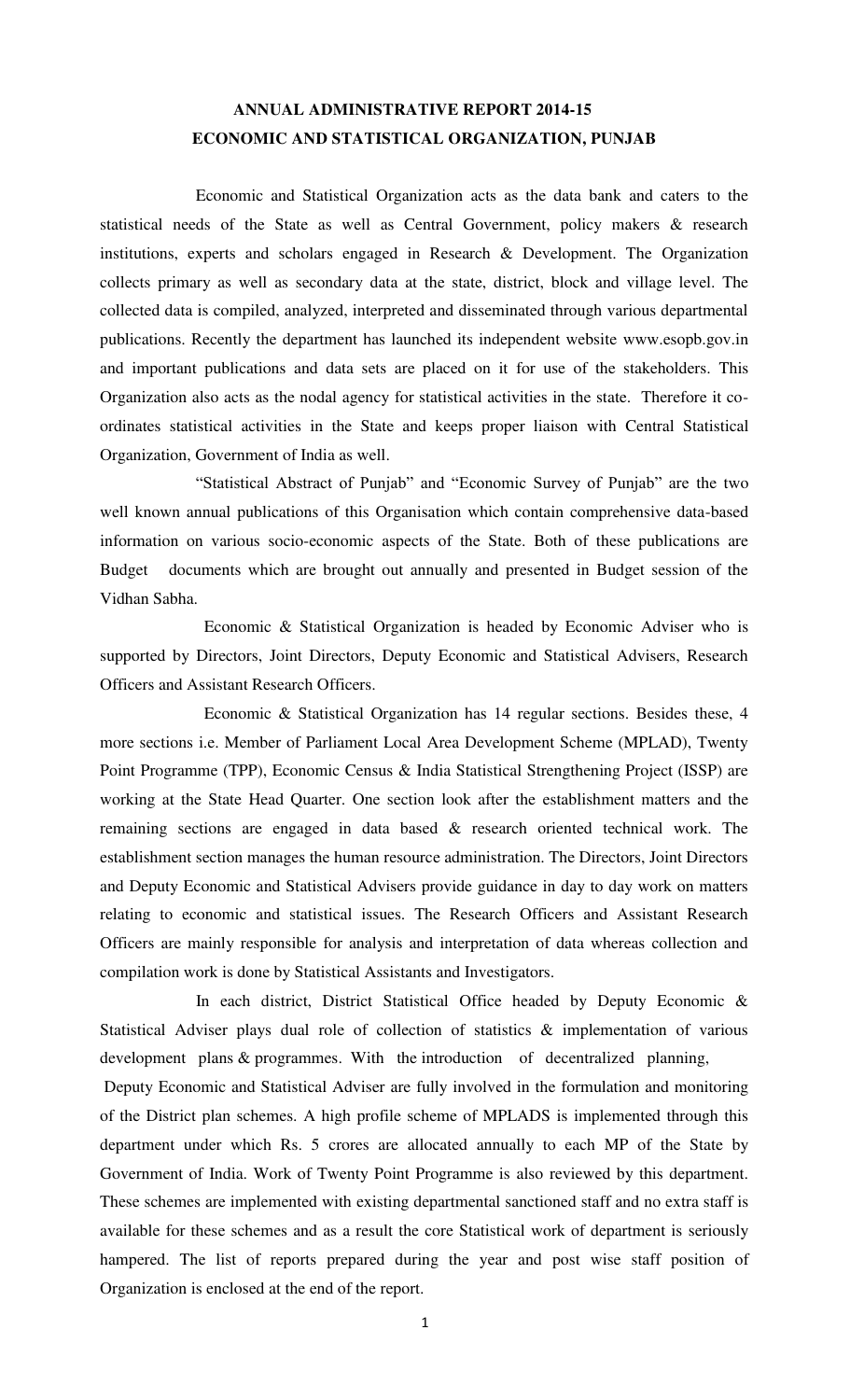## **The activities and the assignments completed by each section/unit during 2014-15 are given below:-**

### **I. STATE INCOME**

 This Section prepares estimates of State Domestic Product (SDP) both at current and at constant (2004-2005) prices for all the 15 sectors of the economy along with per capita income. District-wise sectoral estimates of SDP both at current and constant prices for each year are also prepared. Quick estimates of SDP based on production targets of Agriculture, Livestock, Forestry and Fishing sectors and past trend in respect of other sectors are prepared annually with a time lag of one year. Sector wise growth rates of SDP for different periods are prepared to study the trend of economy. Beside, this section is also coordinating the work of an important survey under  $13<sup>th</sup>$  Finance Commission milestone regarding collection of farm activity data which is being conducted by PAU, Ludhiana.

#### **Work done during 2014-15**

- 1. Estimates of GSDP and NSDP at current and constant prices (2004-05) for the year 2012-13 were prepared with new base for all the 15 sectors of the Economy. Quick and Advance estimates of GSDP and NSDP were prepared for the year 2013-14 and 2014-15.
- 2. District-wise estimates of gross and net income were prepared for the year 2011-12 at current and constant (2004-05) prices.
- 3. (i) A report on minor crops is being prepared under  $13<sup>th</sup>$  Finance Commission.
	- (ii) The work of conducting cost of cultivation study for major crops has been taken up. MOU has been signed with Punjab Agriculture University, Ludhiana. For monitoring cost of cultivation study, a monitoring committee has been formed under the chairmanship of Sh. G.S. Kalkat. A meeting of the committee was held on 26-11-14.
- 4. Information regarding economic situation and growth rates was prepared for inclusion in the budget speech of Finance Minister, Punjab and for Governor's address in Budget Session of Punjab Legislative Assembly.
- 5. Information regarding Livestock sector, data regarding production and prices for Fishery, Mining and Forestry sectors, data regarding production prices and area under agriculture and Horticulture crops for the year 2012-13, number of tractors and diesel engines in Punjab was sent to Central Statistical Organization, Govt. of India, New Delhi.
- 6. Relevant Statements relating to sector wise State Income estimates, Growth Rate and per capita Income of Punjab were prepared for inclusion in the Statistical Abstract of Punjab 2014, Economic Survey of Punjab 2014-15 and Annual Plan 2015-16.
- 7. Two workshops were attended as below ;
	- i) Comparison of State Income Estimates at New Delhi from 15-04-2014 to 17-04-2014.
	- ii) A workshop related to  $13<sup>th</sup>$  Finance Commission and GSDP conducted by C.S.O, Govt. of India at Chandigarh from 25-8-14 to 29-8-14.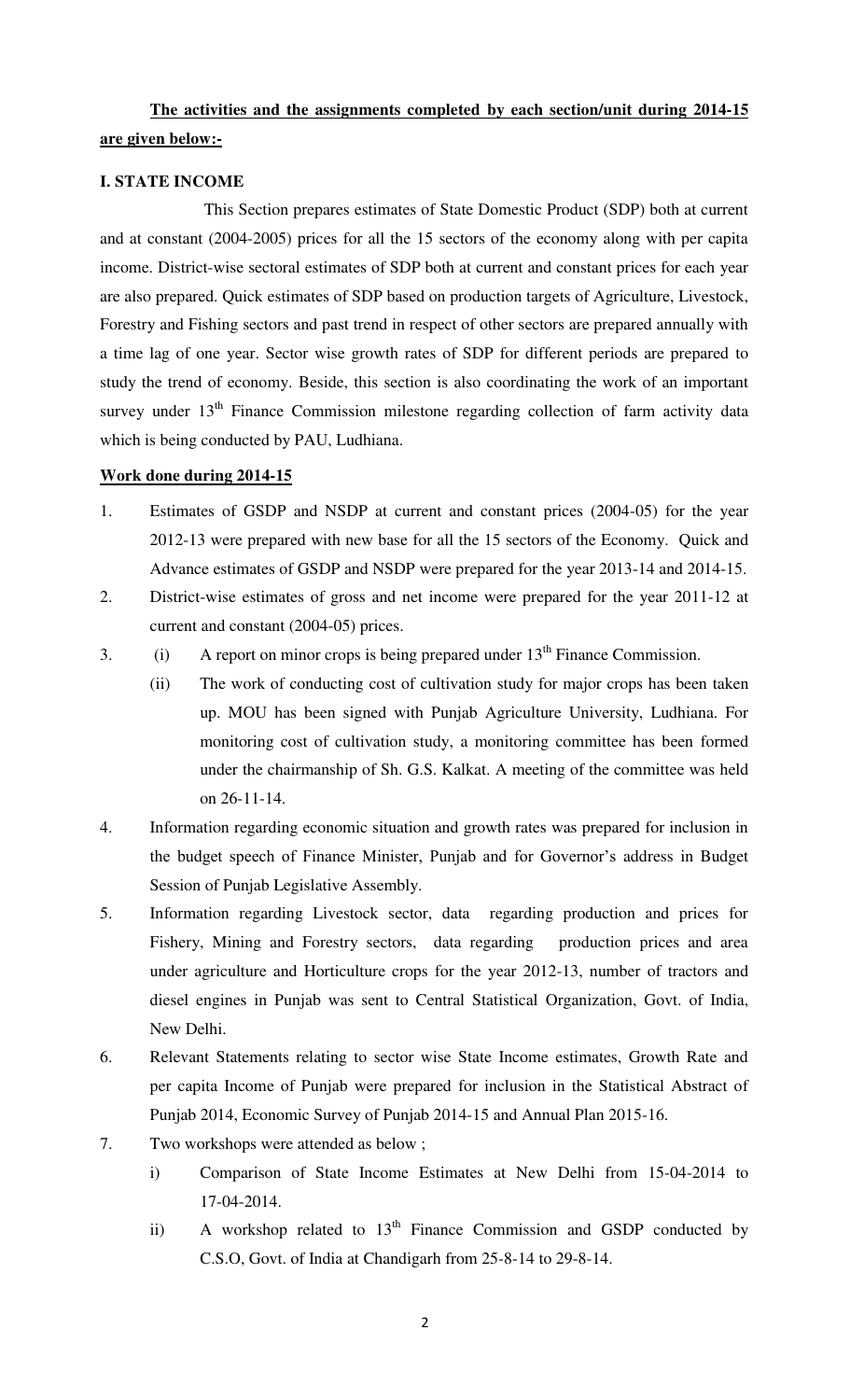- 8. Data regarding State Income Estimates in the prescribed performa was sent to Finance Department, Punjab.
- 9. Data regarding State Income Estimates for all sectors for the year 2009-10, 2010-11 and 2011-12 has been updated on the website of CSO, New Delhi.

### **II. CAPITAL FORMATION**

 This section prepares estimates of Gross State Domestic Capital Formation for all the 13 sectors of the economy at current as well as at constant (2004-05) prices both for public and private sectors. These estimates were compiled asset wise, institution wise and industry wise for the state as a whole.

### **Work done during 2014-15**

- 1. Estimates of Gross State Domestic Capital Formation for the year 2004-05 to 2012-13 at current and constant prices at base year 2004-05 were prepared.
- 2. Information relating to the estimates of Gross State Domestic Capital Formation were prepared for state statistical Abstract 2014.
- 3. Critical indicators for the year 2011-12 were prepared and sent to Field operation Section.

### **III. PUBLIC FINANCE**

 This section undertakes economic analysis of State Government budget and budgets of Municipal Corporations/Councils and Nagar Panchayats. Macro economic data regarding public finance is maintained and supplied for various uses.

## **Work done during 2014-15**

- 1. Economic & Functional Classification of Municipal Budget which is useful to study the impact of the budgetary transactions of all the Municipal Corporations in the State was prepared for the year 2012-13 and got approved.
- 2. Publication, " State Finances: A Comparison" which relates to comparative study of revenue receipts and revenue expenditure of all the states in India was prepared for the year 2012-13 and got approved.
- 3. Economic & purpose classification of Punjab Govt. Budget for the year 2013-14 was prepared and got approved.
- 4. Economic Indicators for Punjab vis-à-vis India for the year 2007-08 to 2012-13 were prepared.
- 5. The information on Budget was prepared for the State Income and Capital Formation Estimates.

## **IV. INDUSTRIAL STATISTICS**

 Industry section was set up in Economic & Statistical Organization, Punjab in the year 1967-68 to compile the Industrial Statistics. Presently the compilation of Quarterly/Annual Index of Industrial Production (IIP) for selected important item is being done. The revision of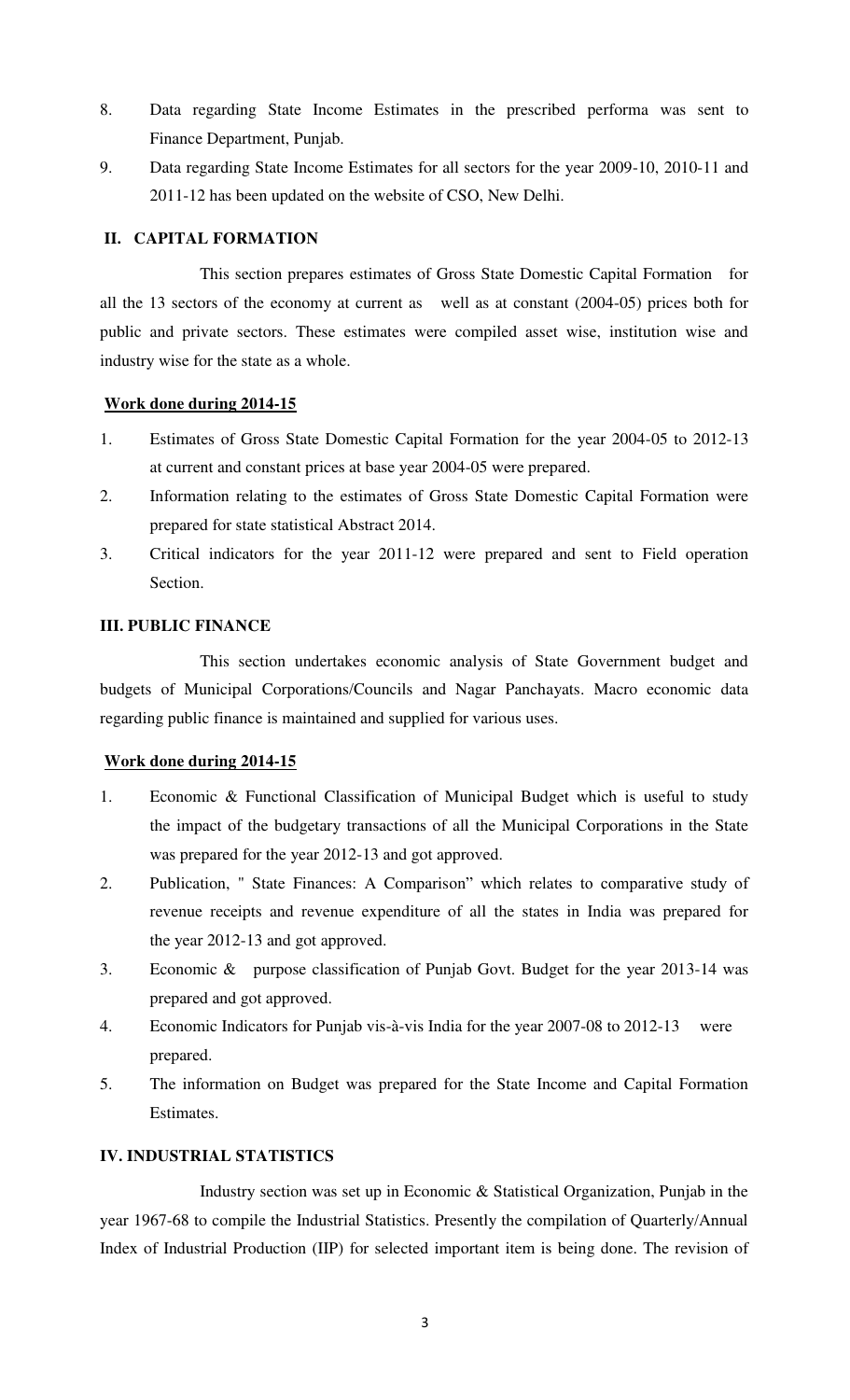base year of Index of Industrial Production from the year 1993-94=100 to 2004-05 =100 has also been undertaken.

## **Work done during 2014-15**

i) District wise estimates for some key indicators based on ASI summary results for the year 2011-12 which are collected from Ministry of Statistics & Programme Implementation, National Statistical Organization, Central Statistical Office (Industrial Statistical Wing), Kolkata (Govt. of India) were prepared and sent to concerned branches for its inclusion in the State Statistical Abstract 2014 and Critical Indicators 2012-13.

ii) A chapter on Industry along with 5 tables was prepared for inclusion in Economic Survey 2014-15.

iii) State Level Index of Industrial Production (IIP) is prepared for the year 2013-14 for the selected 115 items and sent to the concerned branches to incorporate in Economic Survey 2013- 14 and Statistical Abstract 2014.

iv) A workshop related to All India Training of Trainers (AITOT) for Annual Survey of Industries (ASI) conducted by field operation MOSPI, Govt. of India at Udaipur was attended by DyESA from 17-9-14 to 19-9-14.

## **V. COMPILATION**

 Compilation section acts as the data bank in the department. A wide range of data is made available to the State Administrators, Planners and Researchers so as to take important decisions in formulating and implementing the departmental schemes and for undertaking research work in the State. This section prepares Statistical Abstract, which is the most important macro data publication of the department. It also publishes Punjab at a Glance which is another important publication. It coordinates statistical activities with Govt. of India and various states also.

### **Work done during 2014-15**

- 1. Statistical Abstract of Punjab (Budget Document) 2013 and 2014 were prepared.
- 2. Material for the Finance Minister's address for the budget sessions 2013 and 2014 were prepared.
- 3. Information on the achievements of the department during the year was sent to CM office.
- 4. Annual Administrative Report for the year 2011-12 was prepared and got approved from the Council of Ministers Meeting (CMM) .Work of Annual Administrative Report for the year 2012-13 remained under progress**.**
- 5. Information for the quarterly Statistical Newsletter for the quarters ending 3/2014, 6/2014, 9/2014 and 12/2014 and half yearly report for the half year ending 6/2014 and 12/2014 with regard to National Advisory Board on Statistics was sent to C.S.O.Govt. of India, New Delhi.
- 6. "Punjab at a Glance district-wise" for the year 2013 was prepared.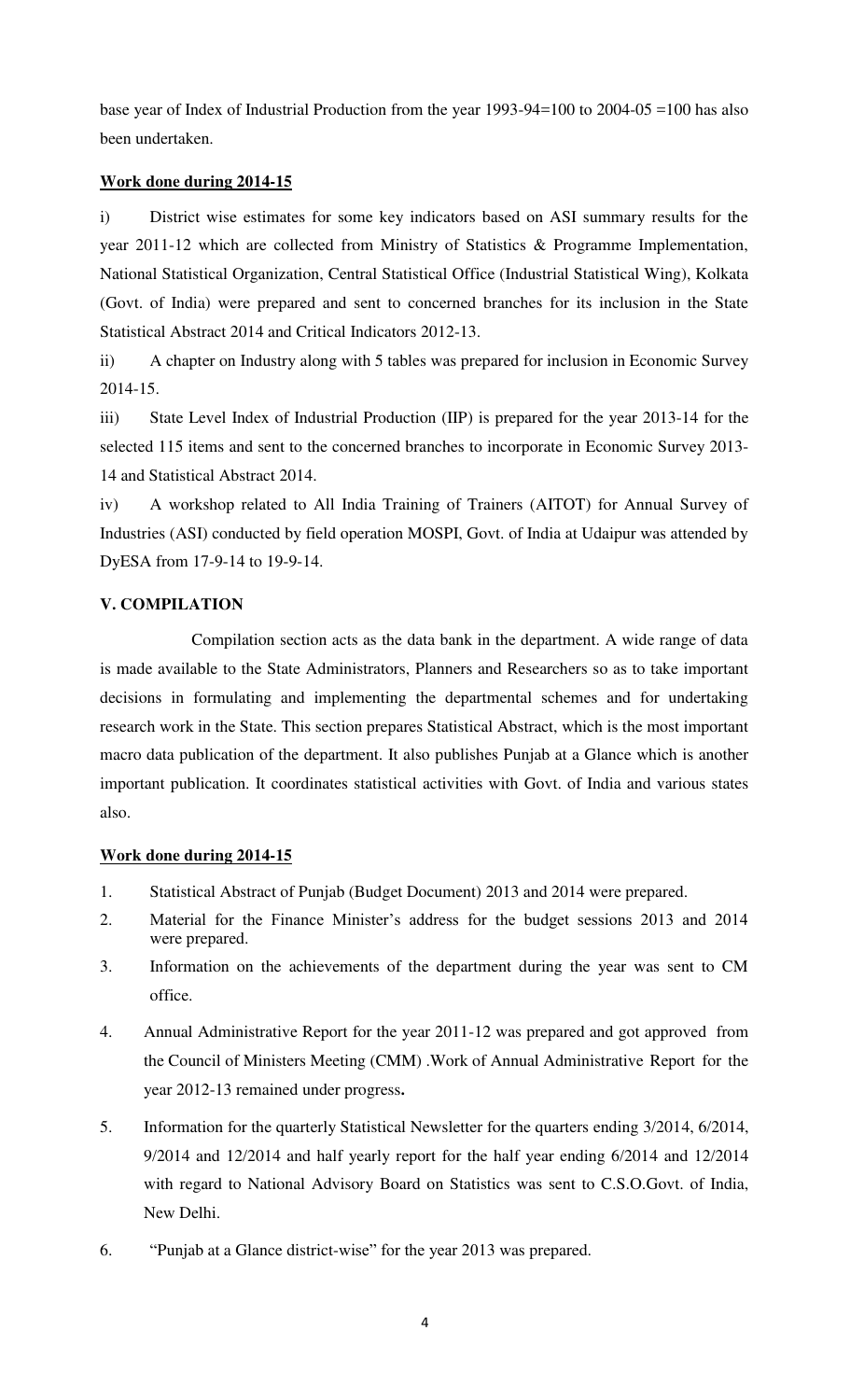- 7. 22<sup>nd</sup> Conference of Centre and State Statistical Organizations on 13-14 November, 2014 at Panaji (Goa) was attended by Economic Adviser. Action taken report of  $21<sup>st</sup>$ Conference was also sent to CSO.
- 8. The work on the publication 'Population Statistics of Punjab' was initiated and the publication was put up for approval.
- 9. "Statistical Atlas of Punjab 2012" was prepared and sent to Stakeholders.
- 10. ESO Quarterly Newsletter for the quarter ending March 2014, June 2014, Sep. 2014 and Dec. 2014 were prepared.
- 11. under Right to Information Act, 2005
	- (i) Information of 17 manuals as on 31.03.2014 was updated.
	- (ii) Annual report regarding the no. of cases received during the year 2014 was prepared and sent to State Information Commission.
	- (iii) RTI cases were dealt with.
- 12. Under the 13<sup>th</sup> Finance Commission, Computer Training for the staff of ESO at NIELIT was co-ordinated. 250 Statistical Personnel were provided training in 12 batches.

### **Misc.**

This section also handled the work of Co-ordination and various trainings.

#### **VI. PRICES**

 For studying the behavior of prices especially under inflationary pressures, wholesale and retail prices are collected every week. From these prices, monthly price bulletins are prepared. Price Index Numbers for the working class in Punjab are prepared every month for six centers viz. Abohar, Bathinda, Dhariwal, Nangal, Patiala & Phagwara and sent to State Government departments and the concerned Industrial units for providing relief to factory workers for compensating the increase in prices. Data regarding rural retail prices and agricultural labor wages are collected and circulated for the information of Central and State Government departments every month. The monthly monitoring report for retail & wholesale prices of selected essential commodities is prepared.

### **Work done during 2014-15**

- 1. Consumer Price Index (Base 1987=100) for the working class for six selected centers was prepared and issued from March, 2014 to February, 2015 and placed on deptt's website.
- 2. Wholesale Price Index for the month of March, 2014 to February, 2015 was prepared and released.
- 3. Operation wise/ district wise statements of Agricultural Labour Wages were prepared for the month of March, 2014 to February, 2015 and requisite information supplied to Agriculture Department, Punjab for its onward transmission to GOI.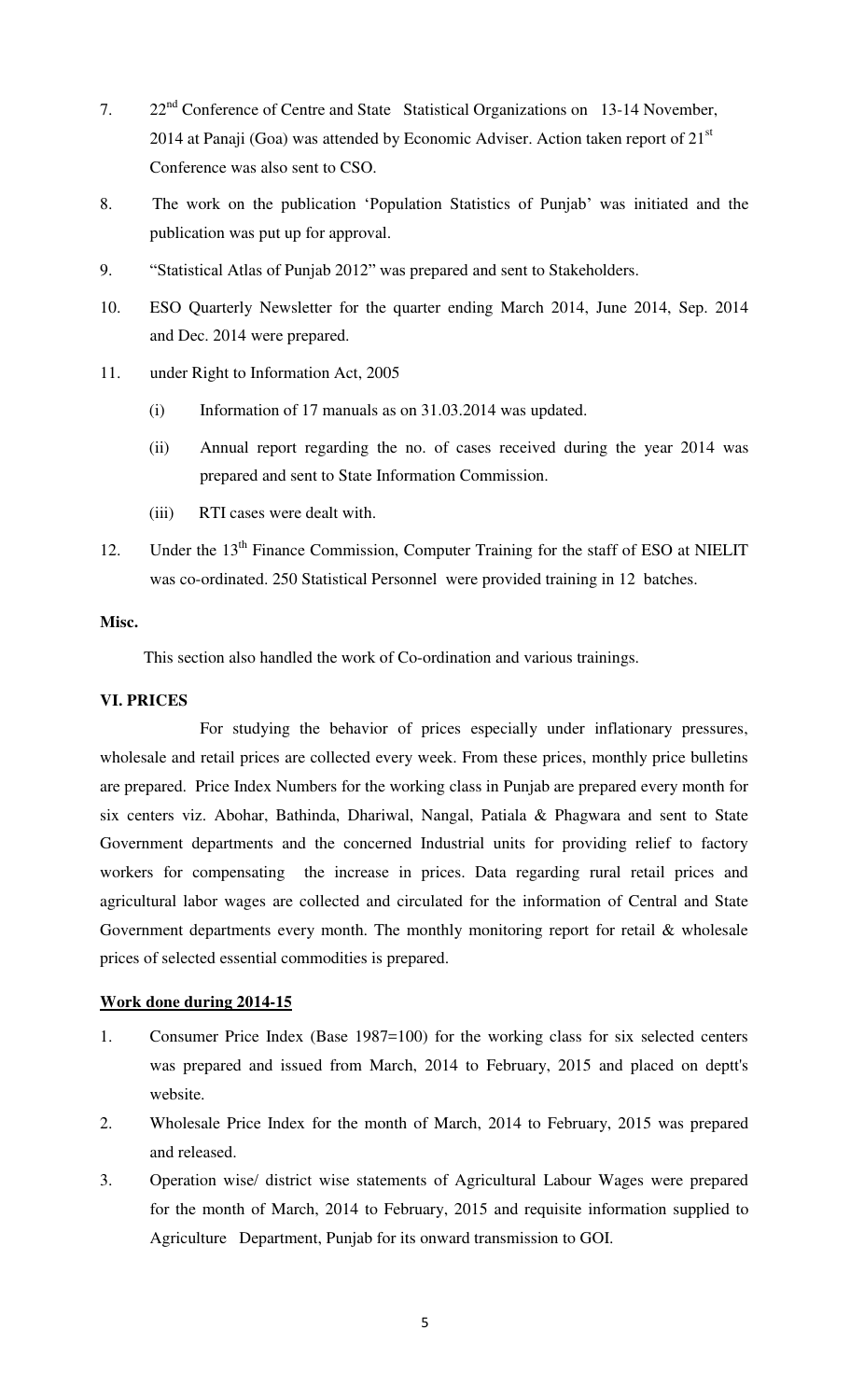- 4. Four meetings of Technical Advisory Committee were organized to update the base year of CPI (IW) from  $1987 = 100$  to  $2014 = 100$  or latest possible year and six new centers (Bathinda, Kapurthala, Patiala, Mandi Gobindgarh, Phagwara and SAS Nagar) has been selected for working class family Income and Expenditure Survey.
- 5. District wise monitoring report on weekly retail prices of 25 essential commodities was collected from the month of March, 2014 to March, 2015 and placed on deptt's website every week (Wednesday).
- 6. Five meetings of Prices Monitoring Committees were organized to control the prices in Punjab.
- 7. A chapter on Prices for the Economic Survey 2014-15 & Statistical Abstract of Punjab 2014 was prepared.

## **VII. FIELD OPERATION**

 The Field Operation Section of Economic & Statistical Organization Punjab was set up with the primary objective of improving the quality of statistics at Village and Block level. This section also collects additional primary data on various important socio-economic aspects at village and block level which is rarely collected by any other agency. With the advent of block/micro level planning, block level statistics have become more important and are in great demand from various government departments and organizations especially for the purpose of decentralized grass root planning.

 Detailed village-wise information is collected and compiled by investigators posted at block level which is completed under the supervision of District Statistical officers at district level. At state level this data is further scrutinized  $\&$  analyzed. This information is being collected by online mode and placed on department's website. On the basis of the information collected, Village Directories & Block-at-a-glance were prepared by each district of the state.

 As directed by Planning Commission, Govt. of India, Village Directory of each district of the State has been placed on website since 1998-99. Block-wise indicators of Socio-Economic Development (Rural) are also prepared annually. Similarly Critical Economic Indicators of Punjab v/s India are prepared & placed on website.

#### **Work done during 2014-15**

1. i) Village Directories for the year 2012-13 (of remaining 7 districts) were computerized.

ii) Village Directories of all districts for the year 2012-13 were prepared in PDF format for online display on departmental website.

- iii) Village Directories for the year 2013- 14 of 22 districts were computerized.
- 2. Block at a Glance for the year 2012-13 of all districts were checked and prepared in PDF format for online display on departmental website [www.esopb.gov.in.](http://www.esopb.gov.in/) Block at a glance for the year 2013-14 of 9 districts were computerised.
- 3. Critical Economic Indicators of Punjab vs. India for the year 2011-12 were prepared, Computerized and placed on website [www.esopb.gov.in.](http://www.esopb.gov.in/)
- 4. Two Chapters of the Economic Survey of Punjab 2014-15 were prepared.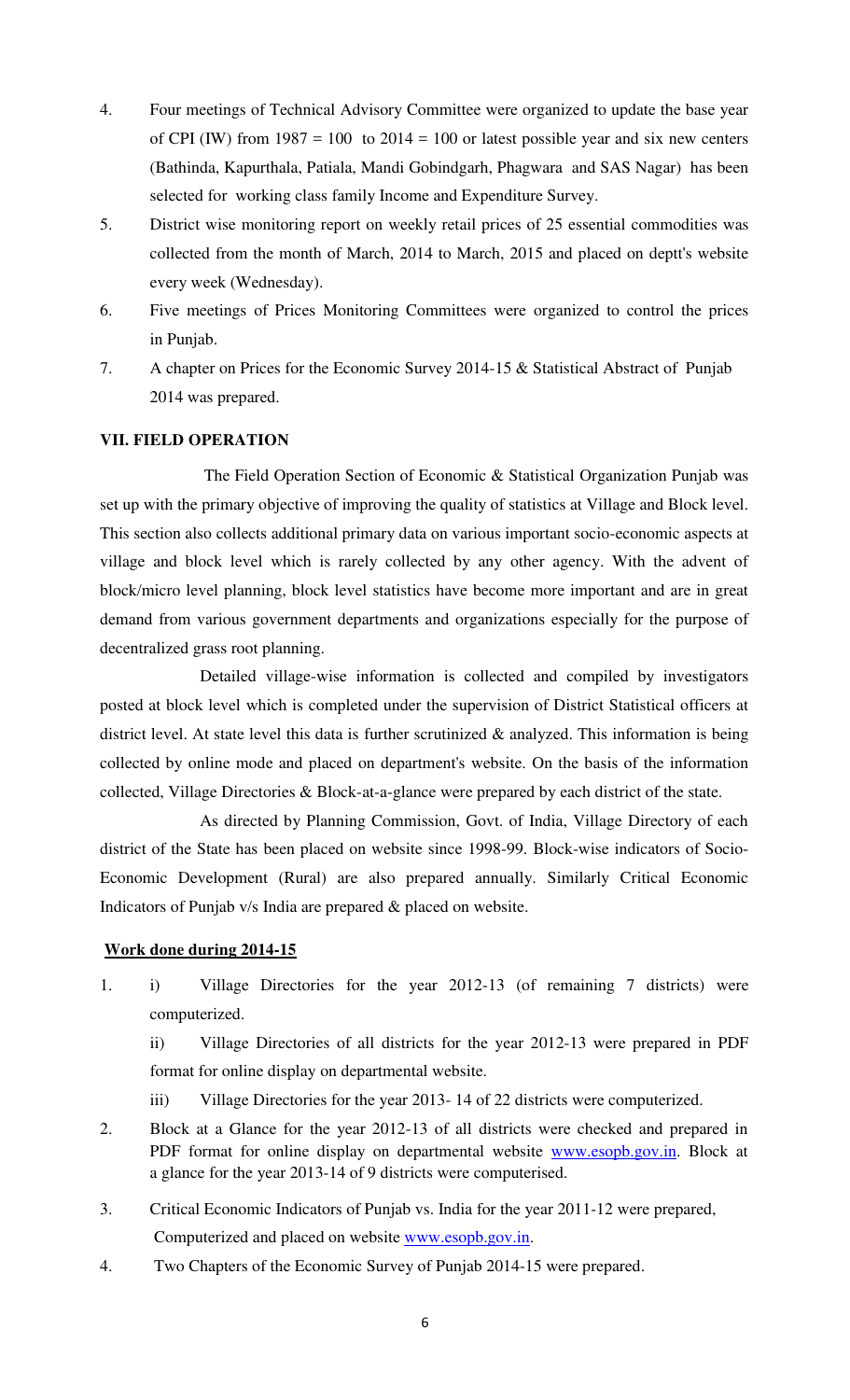- 5. Data of Development Indicators was collected from all the districts.
- 6. The work of application of software for village Directory, Block at a Glance and Block Development Indicators prepared at Head office by NIC co-ordinated and operationlised. For testing of this software four blocks of two districts (Patiala or Sangrur) were selected and data entry was tested in the software.
- 7. List of Villages of Kandi area was collected from concerned districts and compiled according to requirement of Planning Department for notification.

## **VIII. DEMOGRAPHY & HOUSING**

Demography Section prepares following reports.

#### **1. Census of Punjab Govt. Employees & Semi- Govt. Employees**.

 This is an annual publication which contains the information regarding Govt. and Semi-Govt. employees in Punjab as on  $31<sup>st</sup>$  March. The Report contains data according to pay range wise, district-wise, department–wise and sex-wise. The information about number of scheduled castes, backward classes, ex-servicemen, wards of freedom fighters and handicapped employees is also collected.

 Since March, 1993 the information regarding semi- Govt. employees working in Boards, Corporations, Municipalities, Municipal Corporations, Market Committees, and Improvement Trusts is also incorporated in this publication. Report regarding Census of Punjab Govt. & Semi Govt. employees as on 31-3-14 was prepared and put up to higher authorities. Information of 5 tables of Punjab Govt. and semi Govt. employees was prepared for State Statistical Abstract of Punjab, 2014.

#### **2. Municipal Statistics of Punjab:**

 This report is published annually and contains important data of all the Municipal Corporations/ Councils of the State regarding area and population, vital health, education, watersupply, entertainment facilities, hotels, veterinary hospitals, banks, roads, sports facility, diesel/ petrol pump & number of gas agencies etc.

- (i) Municipal Year Book 2011-12 was prepared and got approved
- (ii) MYB 2012-13 has been prepared and put up for approval.

#### **3. Building Material Prices and Wages of Labours**:

- (i) Data regarding building material prices and wages of different types of labourers is collected quarterly from all the districts and after compilation sent to National Building Organization, Govt. of India, and New Delhi.
- (ii) Building Construction Cost Index is prepared annually & sent to NBO, Govt. of India, and New Delhi.
- (iii) Information regarding prices of Building Material and Wages of Labour for the Quarter ending 31.3.14, 30.6.14, 30.9.14 and 31.12.14 was prepared and sent to N.B.O. Govt. of India, New Delhi. Building Construction Cost Index (BCCI) for the year 2014 was prepared and sent to NBO, New Delhi.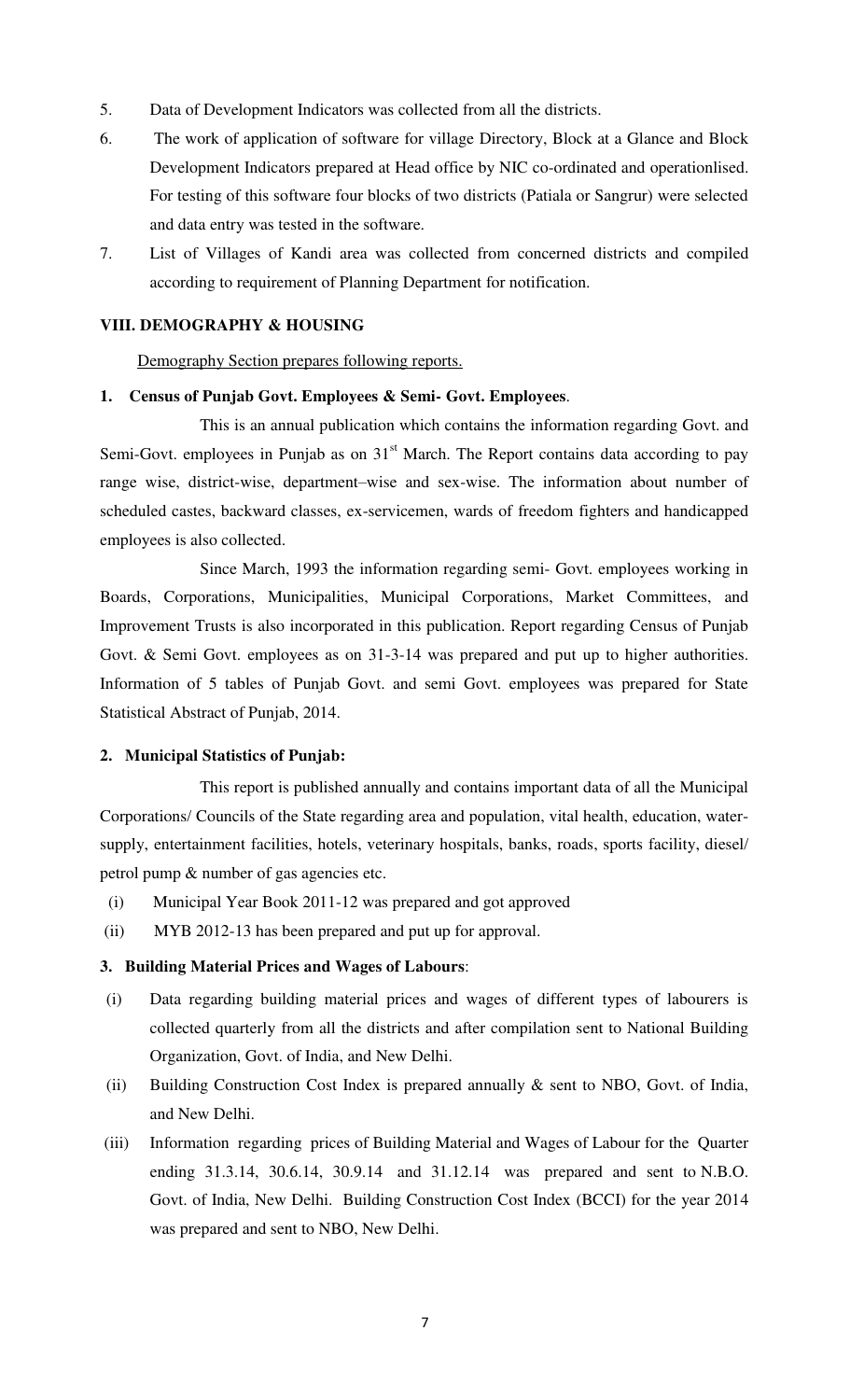### **4. Housing /Building Construction Statistics**

 As per guidelines of Central Govt. Information regarding Private /Public sector housing/building construction is collected from concerned Municipal Committees and State Govt. Undertakings respectively & sent to N.B.O. Govt. of India, New Delhi.

 Information regarding construction in housing sector concerned with Punjab Police Housing Corporation, Punjab Housefed, Punjab Housing and Urban Development Authority (PUDA), Punjab Health System Corporation and Public Works department (B&R) was collected and sent to NBO New Delhi through e-mail.

#### **5**. **Employment and Un-employment Survey**

 The Employment and Un-employment Survey is being conducted by the Labour Bureau, In Punjab. The work of this survey is being supervised by E.S.O. Punjab. The Coordination work of this survey was undertaken by demography section.

#### **6**. **Infrastructure Statistics**

The report regarding Infrastructure Statistics was prepared from collecting the information of 11 sectors i.e. Roads, Irrigation, Electricity, Banking, Airport, Telecommunication, Post Office, Water Supply, Sanitation and Storage.

- i) Infrastructure Statistics report for the year 2012 was prepared and got approved from higher authorities.
- ii) Infrastructure Statistics report for the year 2013 is being prepared.

#### **IX. IRRIGATION & POWER**

 This section prepares report on Energy Statistics of Punjab which contains district-wise and state-wise information pertaining to various aspects of energy. In this publication comprehensive information is presented regarding generation and consumption of electricity, transmission and distribution, Installed capacity of plants, Plant load factors, Connected load, Length of LT, 11KV Lines and HT lines, number of transformers, towns and villages electrified, number of gas connections, number of gobar gas plants, consumption of petrol, high speed diesel, kerosene oil and expenditure on power schemes etc. Comparative statistics of other states on different aspects are also given wherever possible.

### **Work done during 2014-15**

- 1. The report relating to Energy Statistics of Punjab for the year 2011-12 prepared and put up for approval.
- 2. Work of Energy Statistics 2013-14 were initiated.

#### **MISC:-**

- 1. Important information pertaining to Energy chapter for State Statistical Abstract 2013, 2014 and Economic Survey 2014-15 were prepared and supplied to concerned branch for publication.
- 2. Chapter Energy for Economic survey 2014-15 was prepared.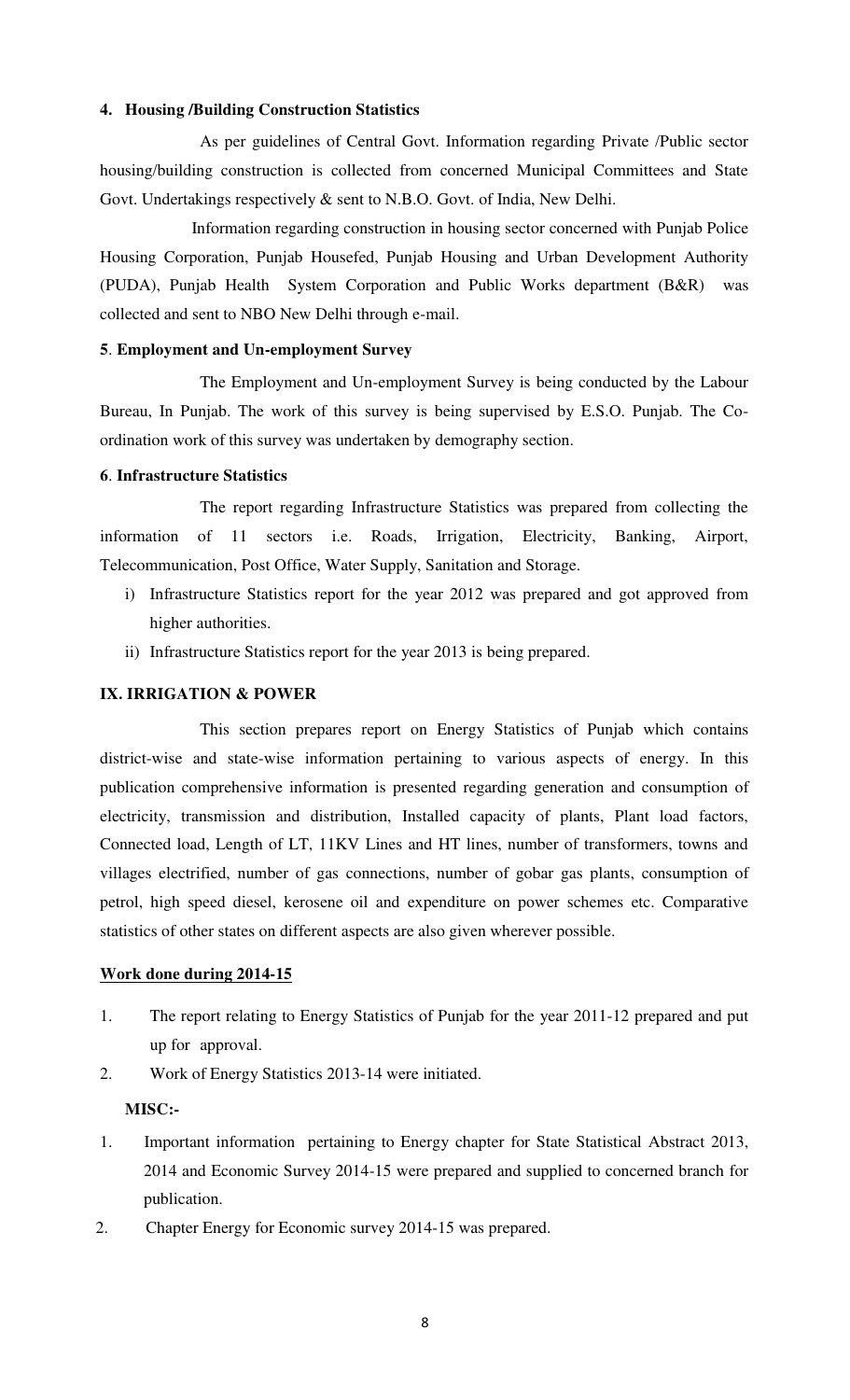#### **X. NATIONAL SAMPLE SURVEY**

 The National Sample Survey Organization (NSSO) was started by Govt. of India in 1950, to collect comprehensive socio-economic data to meet the statistical needs of Central and State Govts., Planning Commission and other important Organizations. The National Sample Survey (NSS) is a large scale survey conducted at National level by Govt. of India in the form of successive rounds, each round covering topics of current interest. The State of Punjab joined this scheme on equal matching basis during  $14<sup>th</sup>$  round in the year 1958-59. The objective of collection of data through NSS scheme is first to obtain exclusive sample results for the State of Punjab for its onward transmission to National Sample Survey organization (GOI) for pooling of Central and State Sample results and secondly to provide Statistical information to various Government departments as and when required by them.

#### **Work done during 2014-15**

During this period, field data was collected under  $2<sup>nd</sup>$  round of NSS  $71<sup>st</sup>$  round for 96 samples (48 rural+48 urban) consisting of 1248 schedules.

Field work in respect of  $1<sup>st</sup>$  and  $2<sup>nd</sup>$  sub round for NSS  $72<sup>nd</sup>$  round was completed during  $1<sup>st</sup>$  July, 2014 to 31<sup>st</sup> Dec., 2014. Total 214 samples consisting of 2354 schedules were filled. Similarly, the field work for  $3<sup>rd</sup>$  sub round of NSS  $72<sup>nd</sup>$  round was also completed for 107 samples consisting of 1177 schedules.

Following workshops conducted by NSSO (GOI) were attended :

- i) All India Training of trainers (AITOT) for 72<sup>nd</sup> NSS at Amritsar from 3-4-2014 to 4-4-2014.
- ii) A joint regional training at Punjab University, Chandigarh from 16-6-2014 to 18-6-2014.
- iii) Regional Training at Jalandhar on 18-6-2014 to 20-6-2014.
- iv) Regional Review Training Camp at Mohali on 8-8-2014.
- v) Under the aegis of NSSO (GOI) a training workshop on pooling of Central and State Sample data was arranged by the DES Punjab for northern states at Chandigarh during August, 2014 for NSS 66th round. As per the directions given in the workshop the DES has completed the exercise regarding pooling of Central and State Sample Data for NSS  $66<sup>th</sup>$  round for schedule 1.0: Household Consumer Expenditure and Schedule 10: Employment and Unemployment. The draft report has already been sent to Sh. PC Sarkar, DDG, and NSSO Kolkata.

#### **Joint Inspections**

 Joint Inspections were done by the officers of Regional office of NSSO along with the officers of DES Punjab for  $2<sup>nd</sup>$  sub round of NSS  $72<sup>nd</sup>$  Round for state sample 30889 at village Bathoaian Khurd and urban sample of Rajpura on 14-11-2014.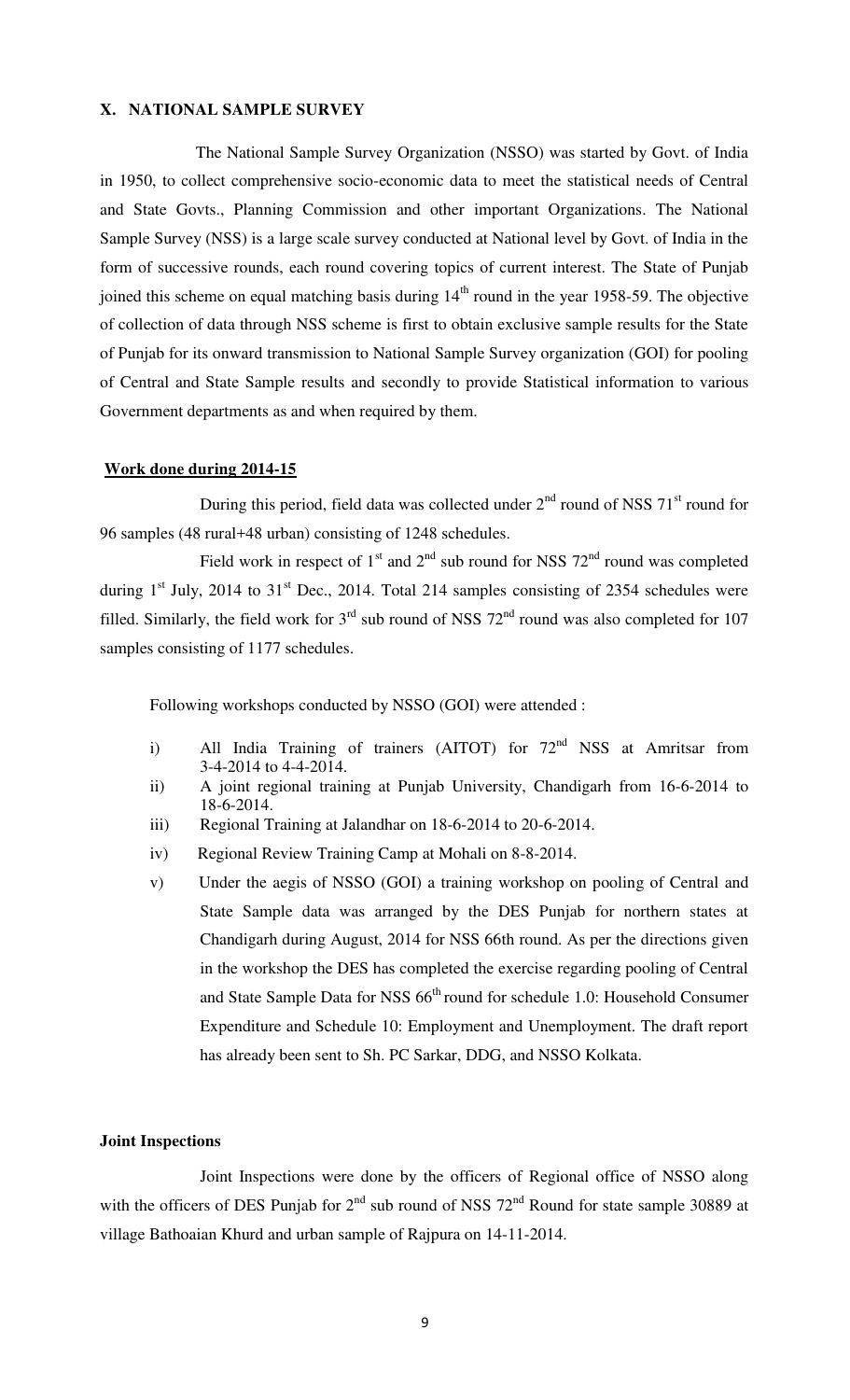### **XI. TABULATION**

 Tabulation section tabulates the collected data through various rounds by National Sample Survey Section. Processing and tabulation of data is prepared with the procedure and tabulation plan supplied by the National Sample Survey Organization (NSSO) Govt. of India, New Delhi.

### **Work done during 2014-15**

- 1. Data entry and validation of 416 samples of  $67<sup>th</sup>$  round of NSS was done.
- 2. Data entry and validation of 192 samples out of 392 samples of  $68<sup>th</sup>$  round of NSS was done.
- 3. A report on consumer Expenditure and Employment and Unemployment was prepared for NSS  $66<sup>th</sup>$  round and same was sent to office of NSSO, Kolkata.
- 4. A Training workshop regarding data processing for  $72<sup>nd</sup>$  round was attended by Director, Dy. Director and other officials at New Delhi on  $29<sup>th</sup>$  and  $30<sup>th</sup>$  October 2014.
- 5. A Tabulation workshop regarding  $69<sup>th</sup>$  round was attended by Dy. esa NSS and Statistical Assistant on 10-11 November, 2014 at Kolkata.

### **XII. ECONOMIC CENSUS**

 The Sixth Economic Census 2012-13 was conducted by Central Statistical Organisation, Ministry of Statistics & Programme Implementation, and Govt. of India throughout the country including Punjab. This is a 100% centrally sponsored scheme. Economic & Statistical Organisation Punjab, Dept. of Planning is the nodal agency for the implementation of scheme in the state.

#### **Work Done During 2014-15**

- 1. Schedule 6A was scanned at Faridabad Scanning Centre and discrepancies were removed at district level and checked by officers/ officials of Head Quarter at Chandigarh.
- 2. Data Entry of Schedule 6 B and 6C have been completed in all districts and sent to C.S.O (GOI), New Delhi after checking at H.O Chandigarh.
- 3. Provisional results of 6th EC were prepared on the basis of schedule 6B received from district level and publication was released on 25-8-2014 by Hon'ble Finance Minister ahead of all States of India.

#### **XIII. TWENTY POINT PROGRAMME**

 Twenty point Programme became operational with effect from 1st April, 2007.This programme is meant to give a thrust to schemes relating to poverty alleviation, employment generation in rural areas, housing, education, family welfare and health, protection of environment and many other schemes having an impact on the quality of life, especially in the rural areas. Under this programme 65 items are monitored annually, out of these 20 items are monitored on monthly basis.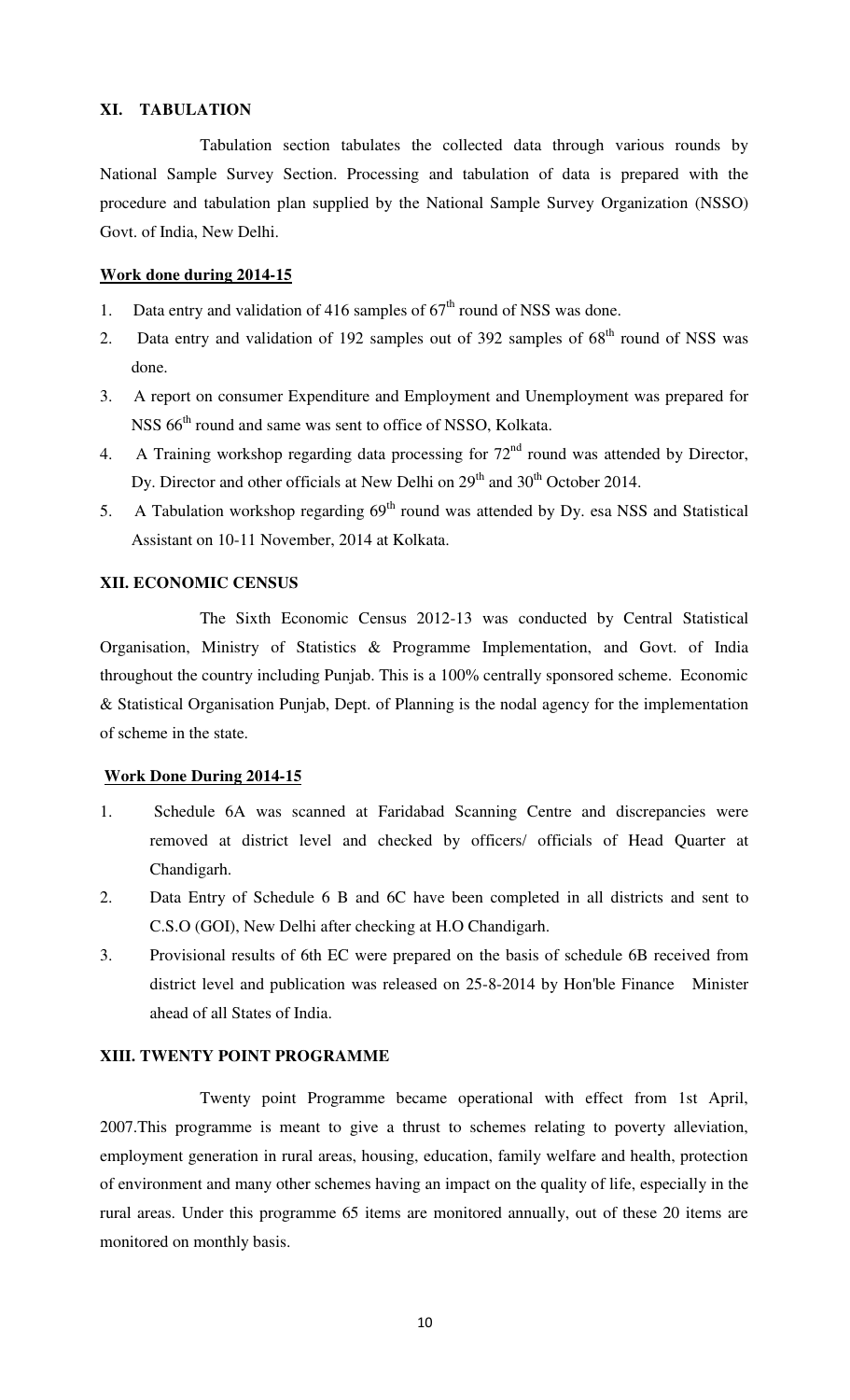Information in respect of physical/financial performance of schemes run by the different departments in the State is being collected and after doing thorough scrutiny the same is being sent to Ministry of Statistics and Programme Implementation (GOI) every month. The financial and physical information prepared for TPP-06 is also placed on the department's Website. For the effective implementation of this programme, state level, district level and Block level monitoring committees have already been constituted.

#### **Work done during 2014-15**

- 1. A Review Meeting for TPP-2006 was conducted under the chairmanship of Economic Adviser with different departments of the state. In this meeting, schemes with poor progress were discussed and concerned departments were instructed for the proper implementation of these schemes in future.
- 2. As per latest guidelines issued by MOSPI (GOI) for monitoring the schemes covered under 20-point programme, process to reconstitute State level, Distt. Level and Block level monitoring committees was initiated and still under the consideration of State govt.
- 3. A meeting of State Advisory Committee was organized on 16-12-2014 under the chairmanship of Hon'ble Finance, Planning and Programme Implementation minister to review the various schemes covered under 20-point programme.
- 4. Monthly/Quarterly progress reports for the quarter ending Dec., 2014 were collected from the departments, scrutinized and sent after consolidation to MOSPI. QPR of 4th quarter is being collected and will be sent after scrutiny to GOI.
- 5. Monthly/Quarterly Statement containing Financial, Physical targets and achievement under TPP-06 for the year 2014-15 (April-December, 2014) was prepared and placed on department's website.

## **XIV. MEMBER OF PARLIAMENT LOCAL AREA DEVELOPMENT SCHEME (MPLADS)**

 Under this scheme, funds to the tune of Rs. 5.00 crores are allocated to Member of Parliament every year, which are released on the basis of recommendations made

By the MPs and are spent on development works carried under the supervision of Deputy Commissioner in their respective areas at district level. Economic & Statistical Organization, Punjab (E.S.O.) performs the duty as a Nodal Department under this scheme and maintaining liaison with the Deputy Commissioners at the District level and Ministry of Statistics & Programme Implementation, Govt. of India.

## **Work done during 2014-15**

## **1. Release of Installments**

 Total 32 installments (4 installments for 15th LS members, 18 installments for 16th LS members and 10 installments for 7 RS members) amounting Rs.80 Crore were got released from Govt. of India during 2014-15.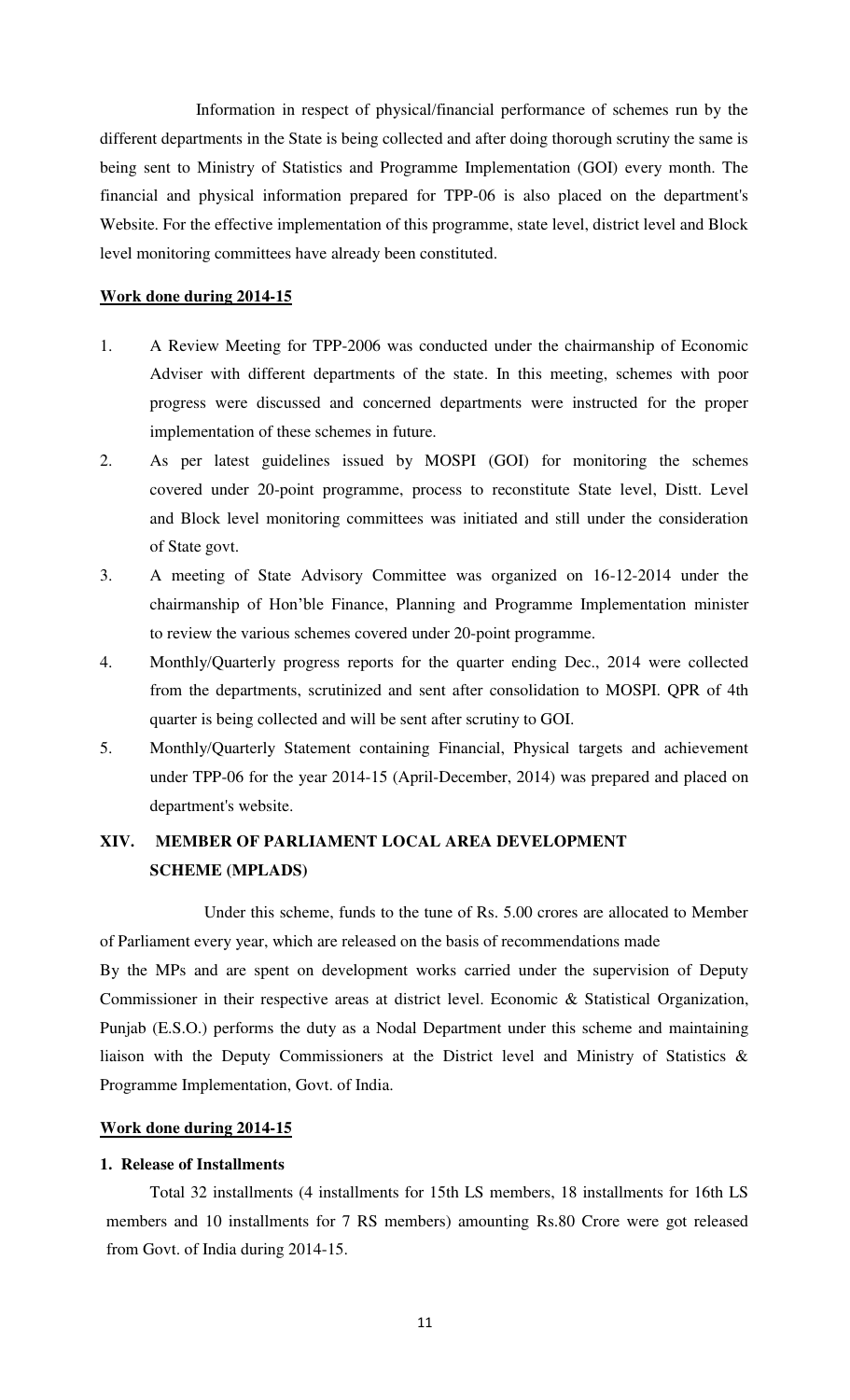## **2. Monthly Progress Report**

 Monthly Progress Reports showing Financial and Physical Progress of the schemes were collected from all Nodal Districts and after compilation, reports were uploaded on the website.

## **3. MPLADS Work of Software**

As on 31.3.2015, 96.37% works have been uploaded on the website.

## **4. Meetings**

- (i) Para-wise reply of Agenda Notes was prepared for the Review meeting of MPLADS held on 23-2-2015 at Vigyan Bhawan, New Delhi.
- (ii) Four Review meetings on MPLAD Schemes were held out of which one was held under the chairmanship of Secretary planning and 3 meetings were held under the chairmanship of Economic Adviser.

## **XV. Other Works**

## **1. 13th Finance Commission Grant**

 13th Finance Commission has recommended Grant of Rs. 20.00 crore to improve Statistical System at state and district levels. Under this grant following 5 milestones are fixed to be achieved during grant period 2010-15.

I. Preparation and maintenance of Business Register.

- ii. Providing network connectivity among Districts and State headquarter.
- iii. Preparation of accounts of Local Bodies.
- iv. Collection of Farm activity data.
- v. Pooling of the Centre and State Sample Survey data.

### **Work done during the year 2014-15**

Under 13<sup>th</sup> Finance Commission, up to 31st March, 2015 entire grant of Rs 20.00 crore was received. Out of this amount of Rs. 1468.15 Lac was utilised up to 31.3.2015, out of which Rs. 940.19 Lac was utilized during 2014-15. Physical progress under prescribed milestones were also achieved during the year.

### **Business Register**

Business Register of establishments registered under 7 prescribed Acts/Authorities was to be prepared. This Business Register has been prepared and being finally checked.

### **Network Connectivity**

- Local Area Network (LAN) has been established at the HQ and in all District Statistical Offices (DSOs) of the State.
- Wide Area Network (WAN) has been established in 9 DSOs and it is being established in rest of the DSOs and at the State HQ of ESO.
- 114 Computers and related hardware have been procured at the HQ and in all District Statistical Offices (DSOs) of the State.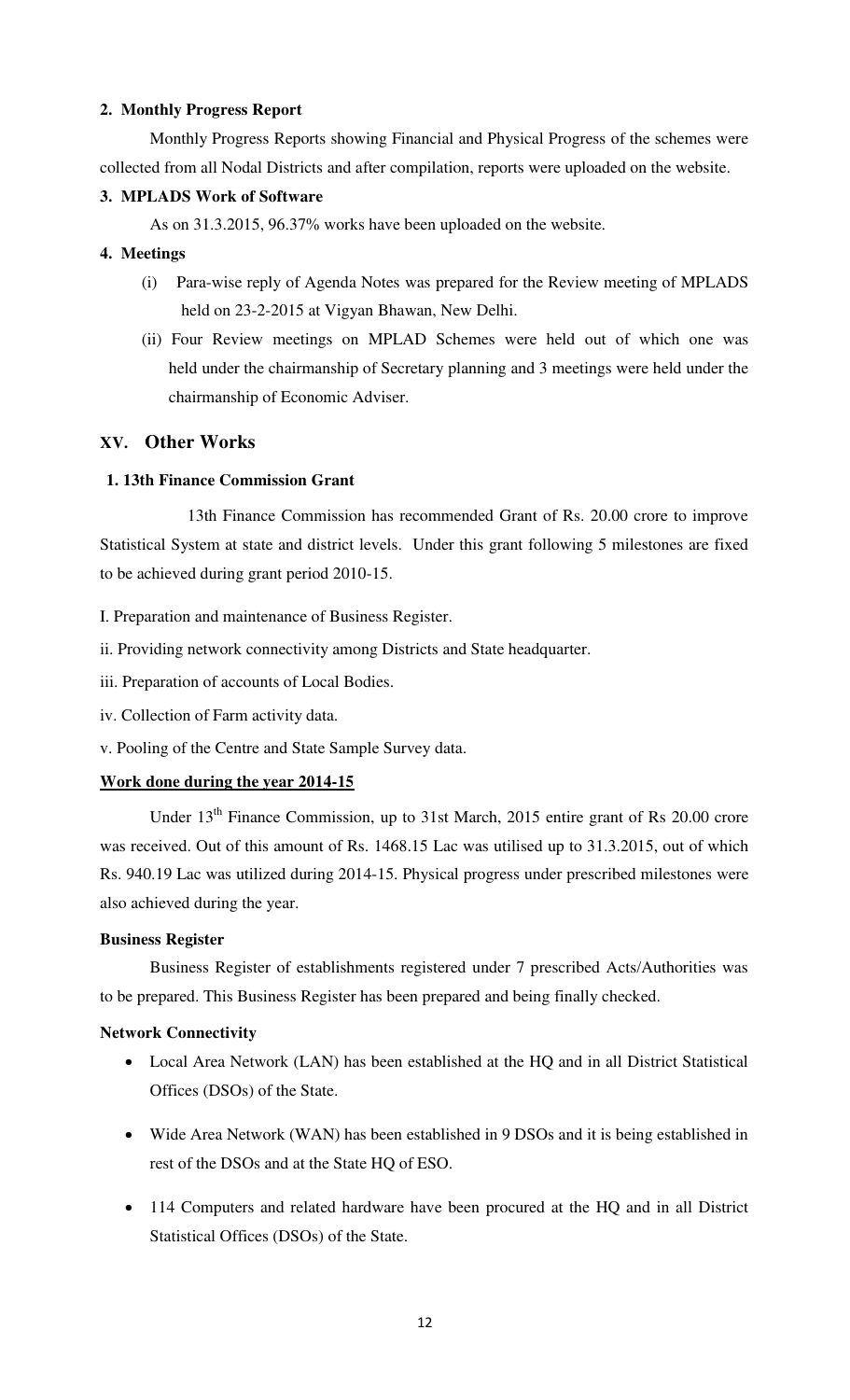#### **Local Bodies**

 For urban areas the local bodies accounts have been prepared for the year 2012-13 and 2013-14. The information regarding rural areas has been received from all the districts for the year 2012-13 and 2013-14 and is being compiled.

#### **Farm Activity**

- (i) Preparation of report on minor crops was initiated under  $13<sup>th</sup>$  Finance Commission.
- (ii) Work of conducting cost of cultivation study for major crops was taken up. MOU was got signed with Punjab Agriculture University, Ludhiana. For monitoring cost of cultivation study, a monitoring committee was set up under the chairmanship of Sh. G.S. Kalkat and a meeting was held on dated 26-11-2014.

#### **Pooling of Data**

The pooling of Central and State sample data for NSS 66<sup>th</sup> round has completed and the draft report have been sent to NSSO kolkata.

#### **DISTRICT STATISTICAL OFFICES**

 The Work of each District Statistical Office is supervised by the Deputy Economic & Statistical Adviser. These offices help in collection and compilation of primary and secondary data and co-ordinate the statistical activities of various departments at the district level. Deputy Economic & Statistical Adviser-cum-Joint Secretary plays an important role in Distt. Planning and provides secretariat services to Deputy Commissioners-cum-secretaries of the District Planning Committees. DESA's are fully involved in the formulation, implementation and monitoring of the district level plan schemes.

 Being Nodal Agency for Member of Parliament Local Area Development Scheme (MPLADS) in the state at state and district level, each statistical office is responsible for supervision and coordination of the scheme. It maintains liaison with the Deputy Commissioners in the state.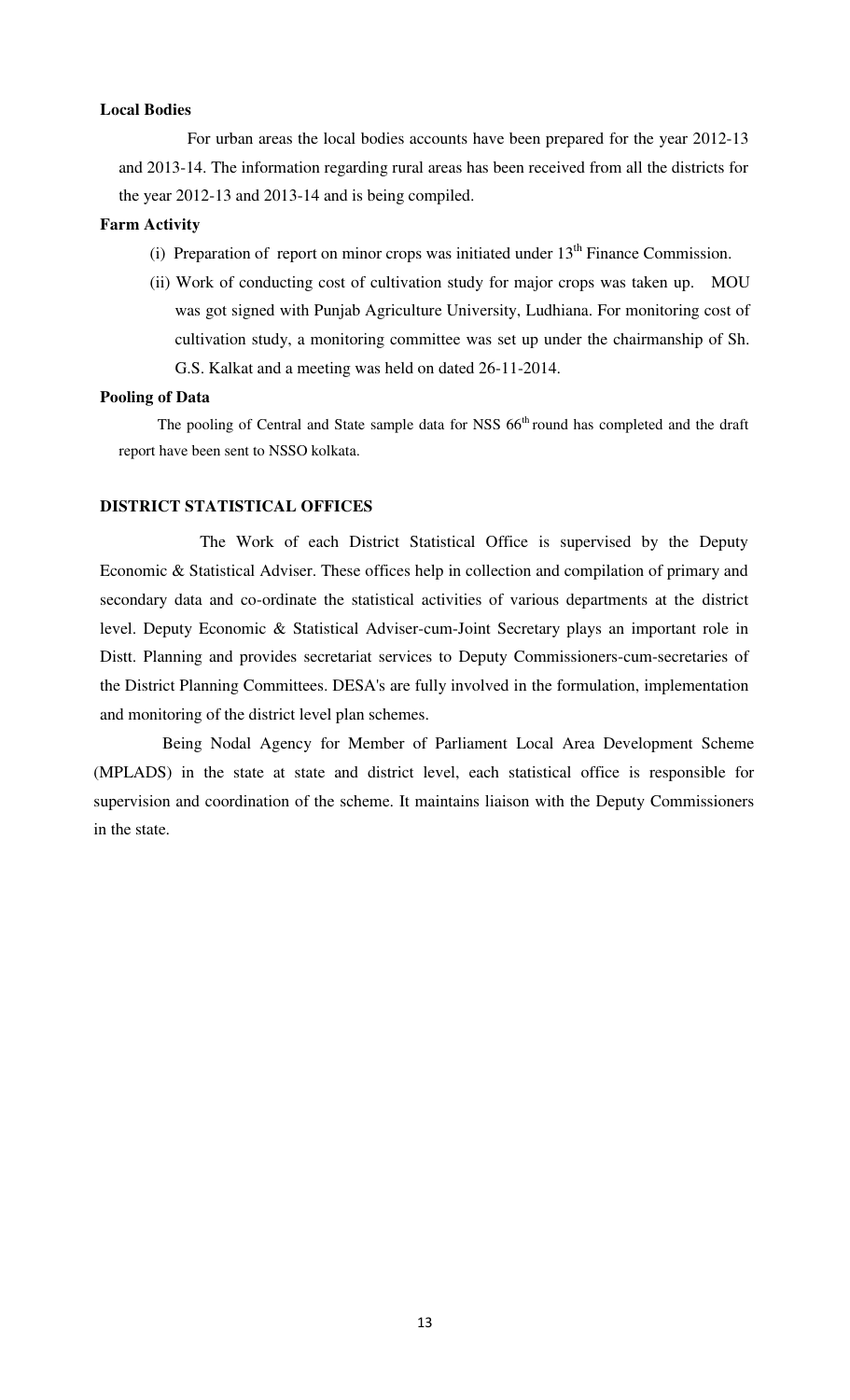## **List of Publications/Reports prepared during 2014-15**

- 1. Statistical Abstract of Punjab for the year 2013.
- 2. Statistical Abstract of Punjab for the year 2014.
- 3. Economic Survey of Punjab for the year 2013-14.
- 4. Economic Survey of Punjab for the year 2014-15.
- 5. Punjab at a Glance-district wise for the year 2012.
- 6. Village Directories for the year 2012-13.
- 7. Block at A Glance for the year 2012-13.
- 8. Critical Economic Indicators Punjab V/S India 2011-12.
- 9. Economic & Functional Classification of Municipal Budget Punjab for the year 2012-13.
- 10. State Finances: A comparison 2012-13.
- 11. Economic and Purpose classification of Punjab Govt. Budget for the year 2013-14.
- 12. Municipal Year Book 2011-12.
- 13. State Domestic Product of Punjab Back series (1999-2000 at 2004-05) Prices.
- 14. Report on disaggregated estimates of Punjab GSDP (2004-05 to 2011-12).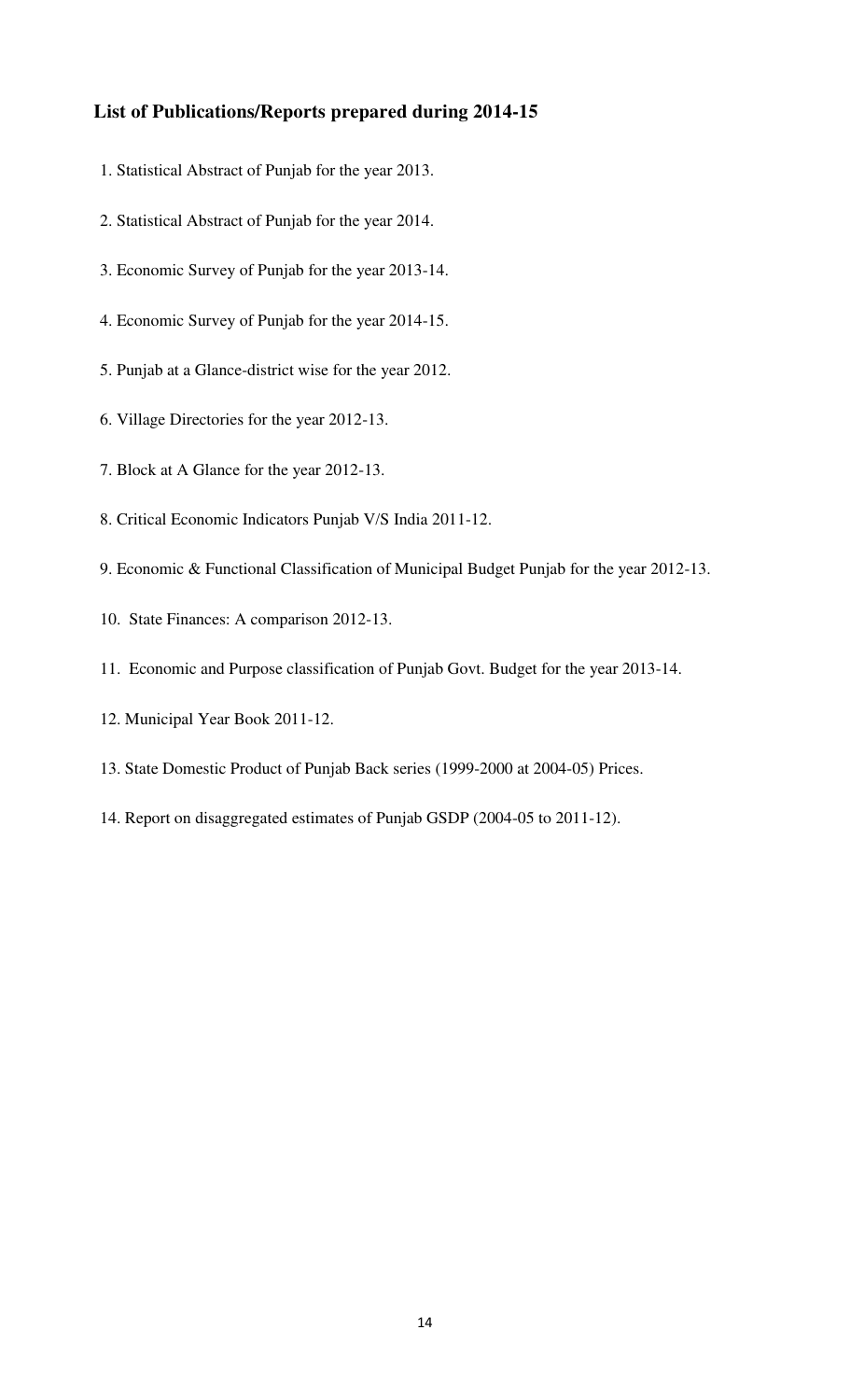# **Staff Strength**

## I. **Sanctioned strength of the staff**

| <b>Category of staff</b> | 2012-13 | 2013-14 | 2014-15 |
|--------------------------|---------|---------|---------|
|                          | 3       | 4       | 5       |
| Group-A                  | 94      | 94      | 78      |
| Group-B                  | 251     | 251     | 267     |
| Group-C                  | 380     | 380     | 380     |
| Group-D                  | 104     | 104     | 104     |
| <b>Total</b>             | 829     | 829     | 829     |

# II. T**otal Filled Posts and SC**/**BC Employees**

 **(As on 31.3.2015)**

| of<br>Category | <b>Total filled</b> | <b>SC</b> | <b>BC</b>        |           | Percentage               |
|----------------|---------------------|-----------|------------------|-----------|--------------------------|
| staff          | posts               | employees | <b>Employees</b> | <b>SC</b> | <b>BC</b>                |
| 1              | $\overline{2}$      | 3         | 4                | 5         | 6                        |
| Group-A        | 33                  | 9         | $\overline{0}$   | 27.27     | $\overline{\phantom{0}}$ |
| Group-B        | 80                  | 22        | 7                | 27.50     | 8.75                     |
| Group-C        | 175                 | 30        | 15               | 17.14     | 8.57                     |
| Group-D        | 59                  | 27        | 6                | 45.76     | 10.17                    |
| <b>Total</b>   | 347                 | 88        | 28               | 25.36     | 8.07                     |

 **(As on 31.3.2015)**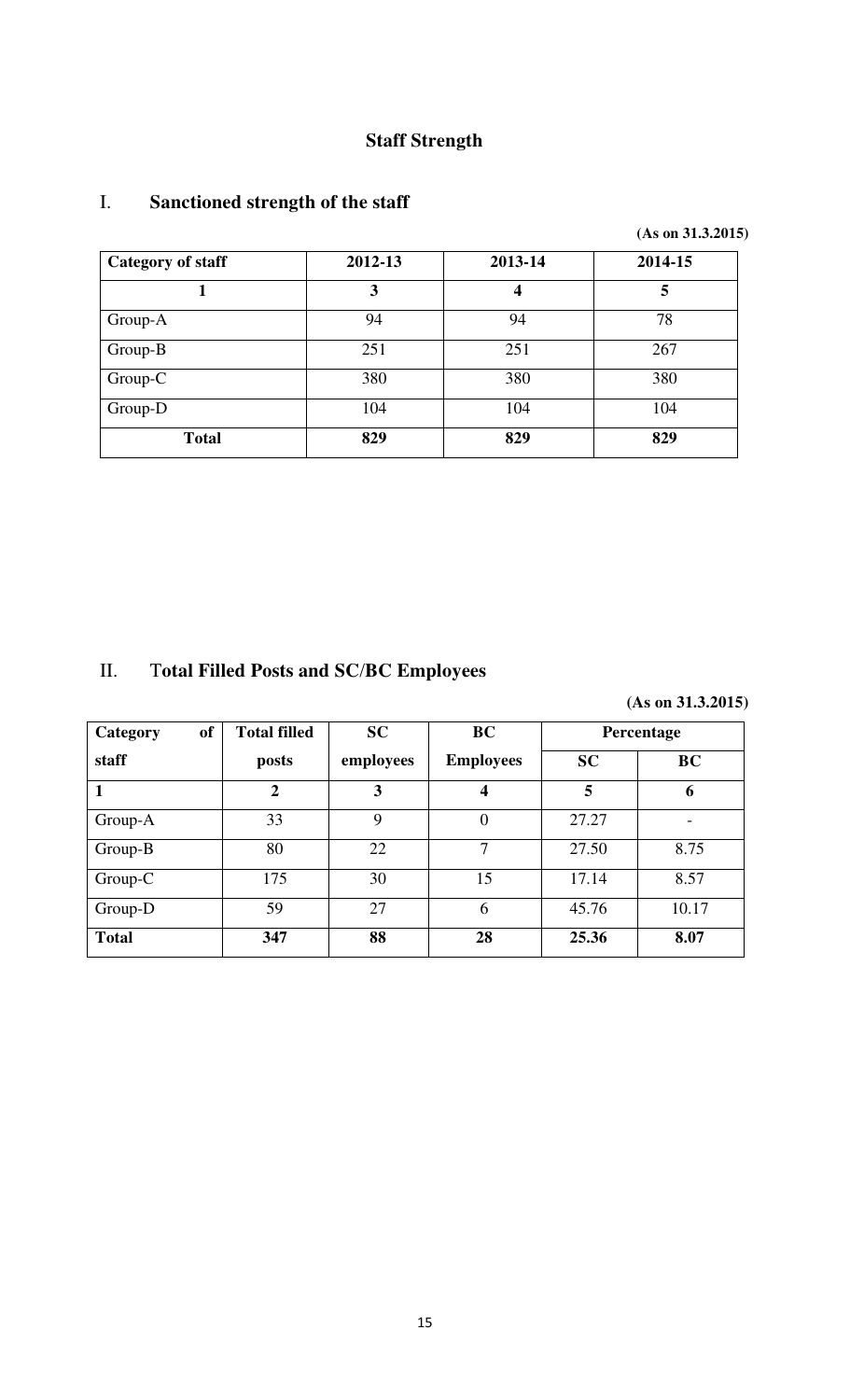|                                                      | <b>Sanctioned posts</b>  |                          |                | <b>Filled</b>            | <b>Vacant</b>            |
|------------------------------------------------------|--------------------------|--------------------------|----------------|--------------------------|--------------------------|
| <b>Name of the Post</b>                              |                          |                          |                | <b>Posts</b>             | posts                    |
|                                                      | H.Q                      | Distt. Level             | <b>Total</b>   |                          |                          |
| $\boldsymbol{l}$                                     | $\overline{c}$           | 3                        | 4              | 5                        | 6                        |
| <b>Group-A Posts</b>                                 |                          |                          |                |                          |                          |
| i. Economic Adviser                                  | $\mathbf{1}$             | $\overline{\phantom{m}}$ | $\mathbf{1}$   | $\mathbf{1}$             | $\overline{\phantom{a}}$ |
| ii. Directors                                        | $\overline{2}$           | $\overline{\phantom{0}}$ | $\overline{2}$ | $\overline{2}$           | $\overline{\phantom{a}}$ |
| iii. Joint Directors                                 | $\overline{3}$           | $\overline{\phantom{0}}$ | $\overline{3}$ | $\overline{3}$           | $\overline{\phantom{a}}$ |
| Statistical<br>Economic<br>$\&$<br>iv.Dy.<br>Adviser | $\overline{5}$           | 22                       | 27             | 12                       | 15                       |
| v. Research Officer                                  | 22                       | 22                       | 44             | 15                       | 29                       |
| vi. Superintendent Grade-I                           | $\mathbf{1}$             |                          | 1              |                          | $\mathbf{1}$             |
| Sub-total Group-A (i to vii)                         | 34                       | 44                       | 78             | 33                       | 45                       |
| <b>Group-B posts</b>                                 |                          |                          |                |                          |                          |
| i. District Statistical Officers                     | $\overline{\phantom{a}}$ | 16                       | 16             | $\overline{3}$           | 13                       |
| Research Officers<br>ii. Assistant                   | 58                       | 63                       | 121            | 16                       | 105                      |
| iii Senior Artist                                    | $\mathbf{1}$             | $\overline{\phantom{0}}$ | $\mathbf{1}$   |                          | $\mathbf{1}$             |
| iv. Draftsman                                        | $\overline{2}$           | $\overline{a}$           | $\overline{2}$ | $\overline{2}$           | $\overline{a}$           |
| v.Supdt.Grade-II                                     | $\overline{2}$           | $\overline{\phantom{0}}$ | $\overline{2}$ | $\overline{2}$           | $\frac{1}{2}$            |
| vi.Statistical Assistant                             | 33                       | 61                       | 94             | 33                       | 61                       |
| vii.Senior.Astt.                                     | 13                       | 14                       | 27             | 21                       | 6                        |
| viii.Senior Scale Stenographer                       | $\overline{4}$           |                          | $\overline{4}$ | 3                        | $\mathbf{1}$             |
| Sub Total Group-B posts (i to vii)                   | 113                      | 154                      | 267            | 80                       | 187                      |
| Group-C posts                                        |                          |                          |                |                          |                          |
| i. Librarian                                         | $\mathbf{1}$             | $\overline{\phantom{0}}$ | $\mathbf{1}$   | $\overline{\phantom{a}}$ | $\mathbf{1}$             |
| ii. Junior Draftsman                                 | $\mathbf{1}$             | $\overline{\phantom{0}}$ | $\mathbf{1}$   | $\overline{\phantom{a}}$ | $\mathbf{1}$             |
| iii. Junior Scale Stenographers                      | 11                       | $\overline{\phantom{0}}$ | $11\,$         | 5                        | 6                        |
| iv. Steno-Typist                                     | 23                       | 31                       | 54             | 11                       | 43                       |
| v. Junior Assistant/Clerk                            | 16                       | 49                       | 65             | 49                       | 16                       |
| vi. Investigator                                     | 54                       | 152                      | 206            | 92                       | 114                      |
| vii. Data Entry Operator                             | $\overline{\phantom{0}}$ | 31                       | 31             | 12                       | 19                       |
| viii. Driver                                         | $\overline{3}$           | $\overline{7}$           | 10             | 6                        | $\overline{4}$           |
| ix. Book Binder                                      | $\mathbf{1}$             |                          | $\mathbf{1}$   |                          | $\mathbf{1}$             |
| Sub-total Group-C (i to ix)                          | 110                      | 270                      | 380            | 175                      | 205                      |
| <b>Group-D</b> posts                                 |                          |                          |                |                          |                          |
| i) G.O.                                              | $\mathbf{1}$             | $\overline{\phantom{0}}$ | $\mathbf{1}$   |                          | $\mathbf{1}$             |
| ii) Head Peon                                        | $\mathbf{1}$             |                          | $\mathbf{1}$   | $\mathbf{1}$             |                          |
| iii) Daftri                                          | $\mathbf{1}$             |                          | $\mathbf{1}$   | $\mathbf{1}$             |                          |
| iv)Peon/Sweeper-cum-Chowkidar                        | 43                       | 58                       | 101            | 57                       | 44                       |
| Sub-total Group-D (i to iv)                          | 46                       | 58                       | 104            | 59                       | 45                       |
| <b>Grand Total</b>                                   | 303                      | 526                      | 829            | 347                      | 482                      |
| $(Group A+B+C+D)$                                    |                          |                          |                | $(42\%)$                 | $(58\%)$                 |

## **Post wise Staff in Position as on 31-3-2015**

Note: 9 posts of DFREI are excluded in the total posts